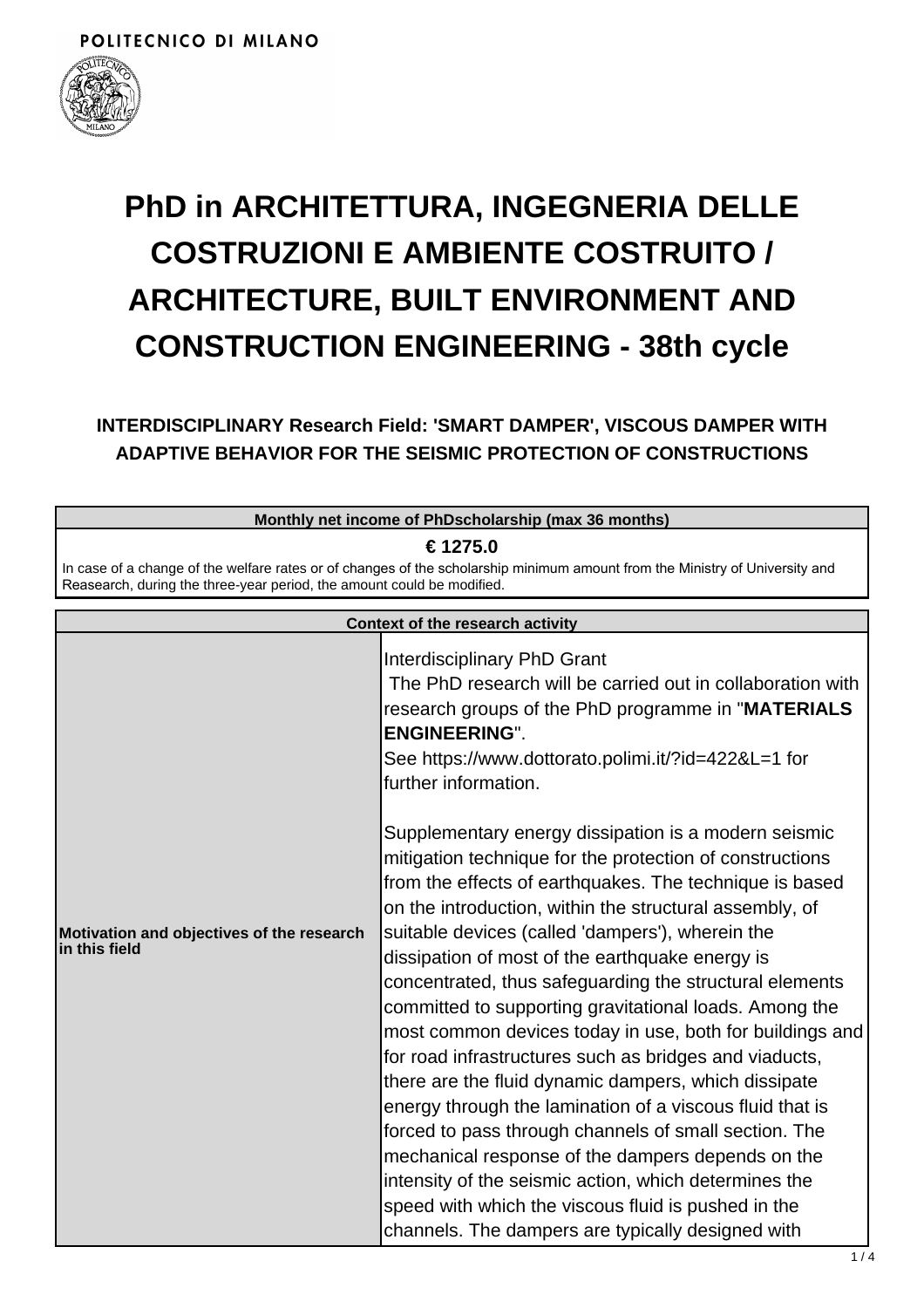

|                                                                                                | reference to a design earthquake (or set of earthquakes),<br>and provide the best performance in response to the<br>seismic input, while their effectiveness is reduced in the<br>presence of earthquakes with different characteristics.<br>The proposed research aims to develop fluid dynamic<br>dampers with adaptive behavior, whose mechanical<br>response can be modified, even in real time, in order to<br>adapt to the features of the particular seismic input and to<br>provide optimal performance in response to different<br>excitations in terms of intensity, frequency content,<br>duration. The goal is pursued through the development of<br>a fluid-dynamic damper that uses a fluid whose viscosity<br>can change by several orders of magnitude as a function<br>of an external electric or magnetic field, controlled<br>automatically by a sensing system installed in the host<br>structure.                                                                                                                                            |
|------------------------------------------------------------------------------------------------|-------------------------------------------------------------------------------------------------------------------------------------------------------------------------------------------------------------------------------------------------------------------------------------------------------------------------------------------------------------------------------------------------------------------------------------------------------------------------------------------------------------------------------------------------------------------------------------------------------------------------------------------------------------------------------------------------------------------------------------------------------------------------------------------------------------------------------------------------------------------------------------------------------------------------------------------------------------------------------------------------------------------------------------------------------------------|
| Methods and techniques that will be<br>developed and used to carry out the<br><b>Iresearch</b> | The research topic is highly multidisciplinary and requires<br>the integration of skills in structural and seismic<br>engineering, in material science and engineering, and in<br>fluid dynamics.<br>Methods that will be developed and used to carry out the<br>research include structural monitoring, multiphysics<br>modeling, experimental characterization of fluids, testing<br>of damper prototypes, and seismic analysis and design of<br>structures equipped with dampers.<br>The research will make use of collaborations with the<br>Department of Chemistry, Materials and Chemical<br>Engineering (DCMIC) of Politecnico for the experimental<br>characterization of the rheological behavior of Newtonian<br>and non-Newtonian fluids also with electrorheological and<br>magnetorheological characteristics, and for the study and<br>optimization of the performance of dampers through their<br>multiphysics simulation, and with the Materials Testing<br>Laboratory of Politecnico for testing of prototypes of<br>adaptive behavior dampers. |
| <b>Educational objectives</b>                                                                  | The PhD programme aims at preparing researchers with<br>the skills and aptitude to pursue multidisciplinary research<br>in industries, research centers, or academic institutions, in<br>the field of seismic protection of constructions. The PhD<br>programme will also develop team working attitude and                                                                                                                                                                                                                                                                                                                                                                                                                                                                                                                                                                                                                                                                                                                                                       |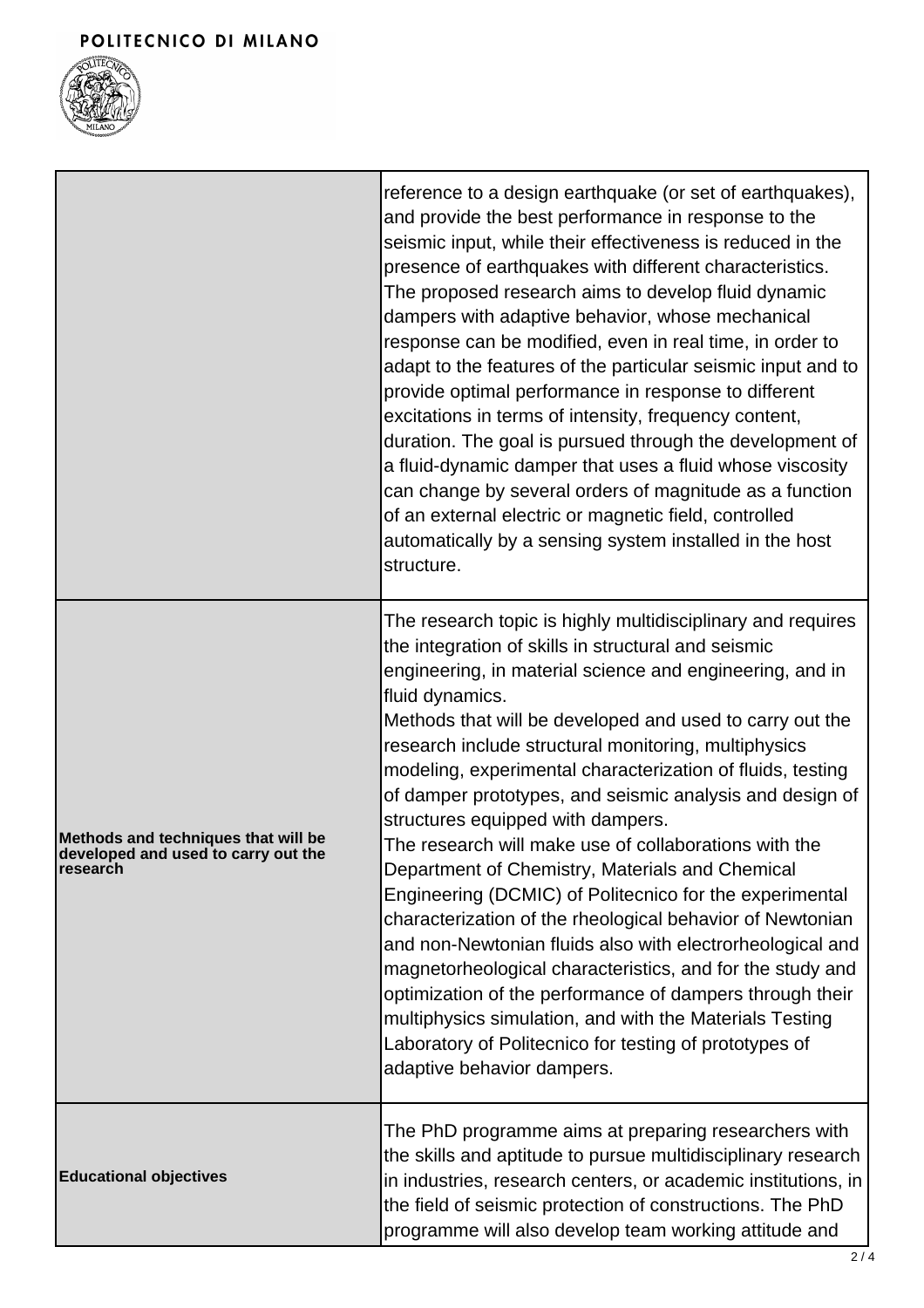

|                                   | will create opportunities for international collaborations.                                                                                                 |
|-----------------------------------|-------------------------------------------------------------------------------------------------------------------------------------------------------------|
| Job opportunities                 | R&D in industries manufacturing seismic protection<br>systems<br>Structural designer in engineering firms<br>Researcher in research centers or universities |
| Composition of the research group | 1 Full Professors<br>2 Associated Professors<br>1 Assistant Professors<br>1 PhD Students                                                                    |
| Name of the research directors    | Profs. V. Quaglini, F. Briatico Vangosa                                                                                                                     |

**Contacts**

virginio.quaglini@polimi.it +39.02.2399.4248

| Additional support - Financial aid per PhD student per year (gross amount) |       |  |
|----------------------------------------------------------------------------|-------|--|
| <b>Housing - Foreign Students</b>                                          | --    |  |
| Housing - Out-of-town residents<br>(more than 80Km out of Milano)          | $- -$ |  |

| Scholarship Increase for a period abroad |          |  |
|------------------------------------------|----------|--|
| <b>Amount monthly</b>                    | 1637.5 € |  |
| By number of months                      |          |  |

**Additional information: educational activity, teaching assistantship, computer availability, desk availability, any other information**

**Additional support:**

**Budget for the research activity:**

total amount Euro 5,197.62 per student In detail:

- 1st year Euro 1,732.54

- 2nd year Euro 1,732.54

- 3rd year Euro 1,732.54

## **Interdisciplinary cooperation:**

the PhD Candidate will benefit from initiatives organized by both PhD Programmes involved.

# **Additional information can be found in the Regulations for the 38th Cycle of ABC-PhD:**